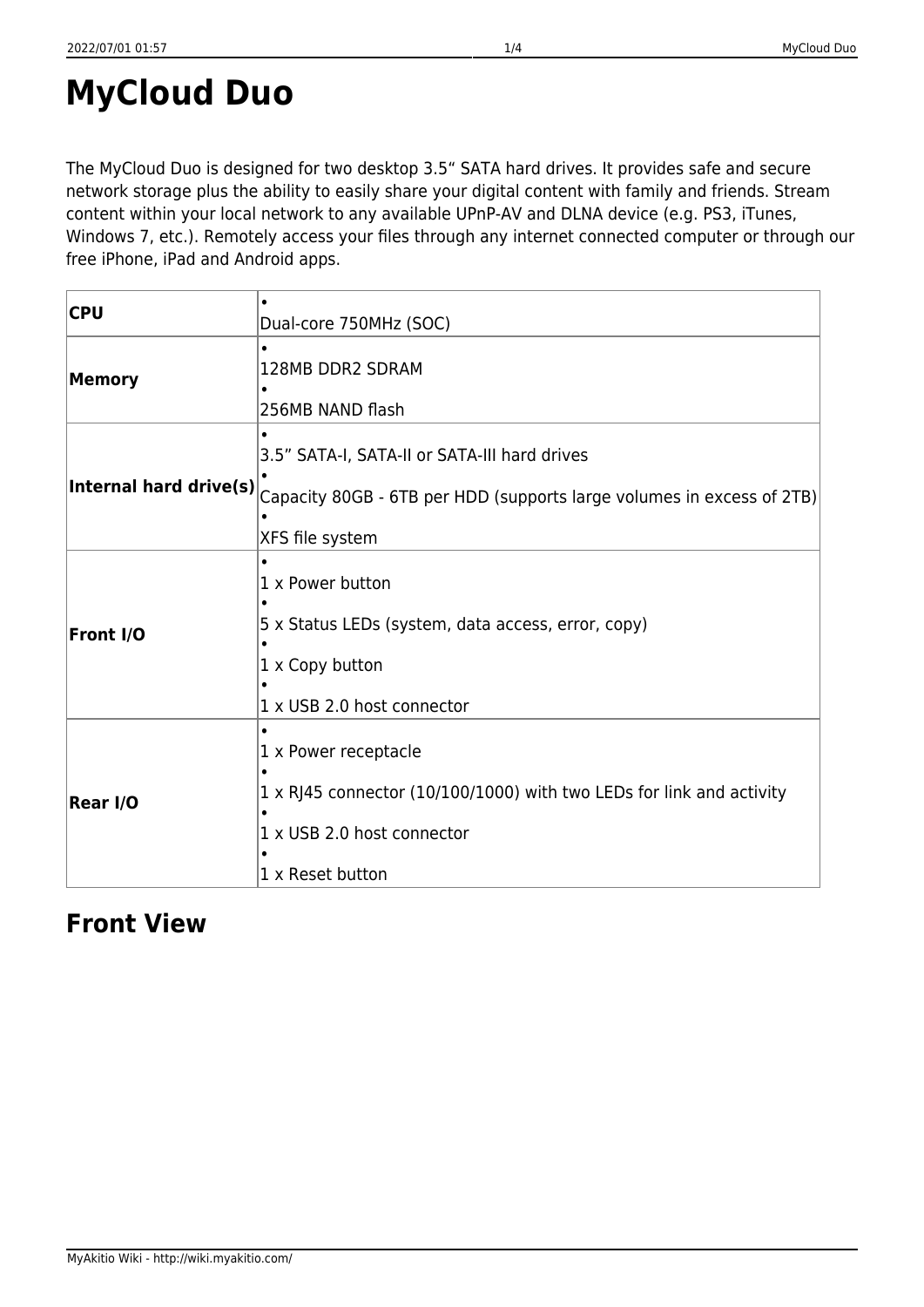

| ტ   | Power button (blue when turned on)                                                                                    |  |
|-----|-----------------------------------------------------------------------------------------------------------------------|--|
| los | ٠<br>$Blue = System$ is running and ready<br>Flashing blue = System is starting up or shutting down                   |  |
| ថ ផ | Flashing green = Data access                                                                                          |  |
| ⊛   | Red = System error (system is unable to start up)                                                                     |  |
| 岼   | Orange = USB drive connected (front port only)<br>Flashing orange = File copy from USB drive to NAS (front port only) |  |
|     | <b>Copy</b> USB copy button                                                                                           |  |
|     | USB 2.0 host port                                                                                                     |  |



**Press and hold the copy button for one second** to copy the files from the USB drive on the front port to the **PUBLIC** folder on the network drive.

## **Rear View**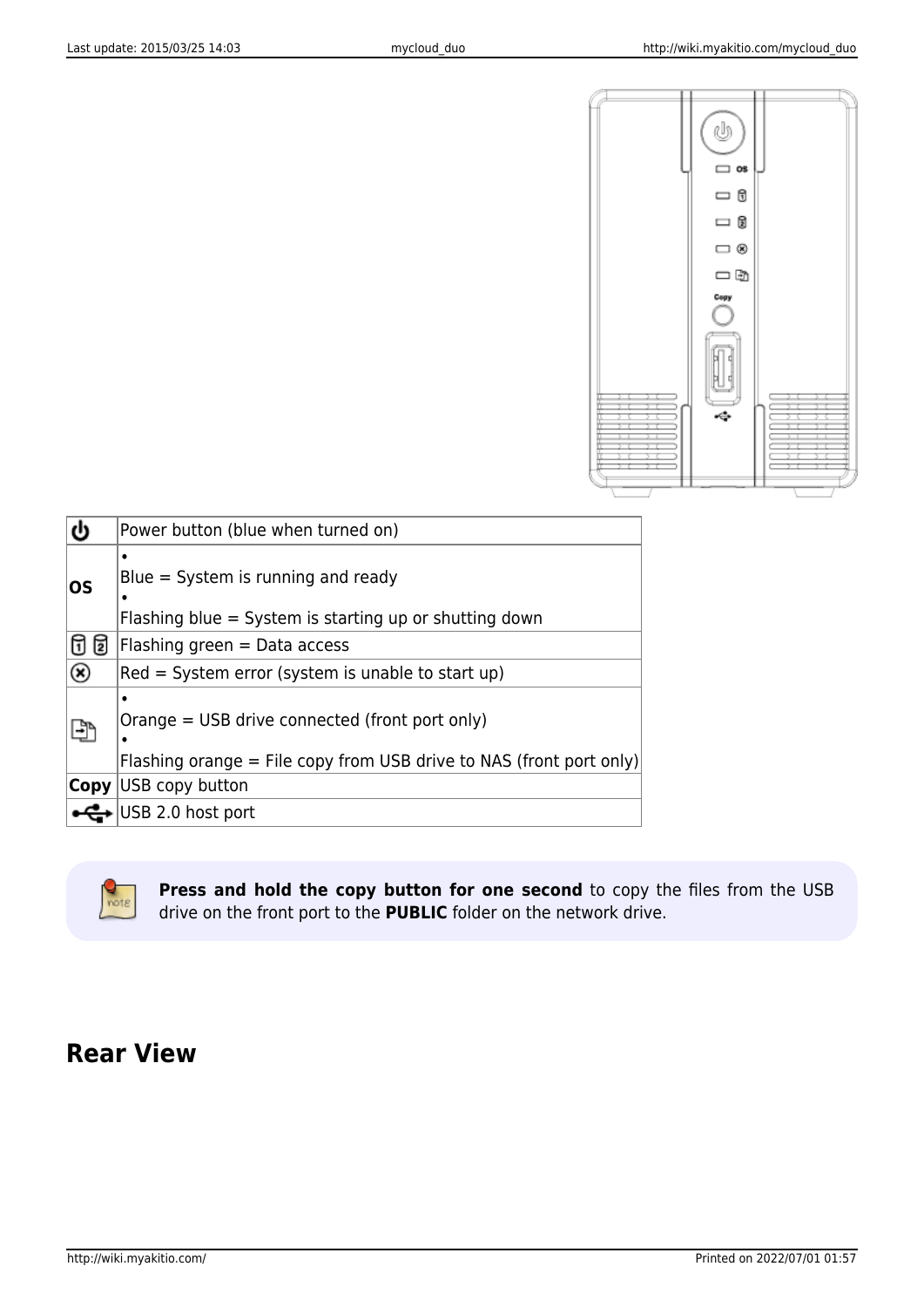

|              | USB 2.0 host port        |
|--------------|--------------------------|
|              | Gigabit Ethernet port    |
|              | DC +12V Power receptacle |
| <b>Reset</b> | System reset button      |
|              | Security lock slot       |

To reset the configurations (e.g. admin password and network settings), make sure the power is ON and the system is running. **Press and hold the reset button for 5-10 seconds** and then release it. Wait until the system LED stops flashing before attempting to login again.

![](_page_2_Picture_6.jpeg)

To reset the device back to factory default, **press and hold the reset button for 12 seconds** and then release it. After the reset, it will be necessary to [manually mount](http://wiki.myakitio.com/howto#how_to_mount_existing_partitions) [the HOME and SWAP partition](http://wiki.myakitio.com/howto#how_to_mount_existing_partitions). Also, even though the private files of the other users can still be accessed by the admin, it will be necessary to recreate the previous user accounts before the users can login again and access their existing data.

#### **Power ON/OFF Procedure**

Connect the power supply to your device first and only then plug it into the wall outlet. The system starts up automatically as soon as you plug in the power supply. It takes about 1-2 minutes for the device to go online but the blue system LED will indicate when the system is ready.

To safely turn off the device, press and hold the power button for about 4 seconds until the red LED starts flashing. The system will then shut down all services and about 20 seconds later, it will power